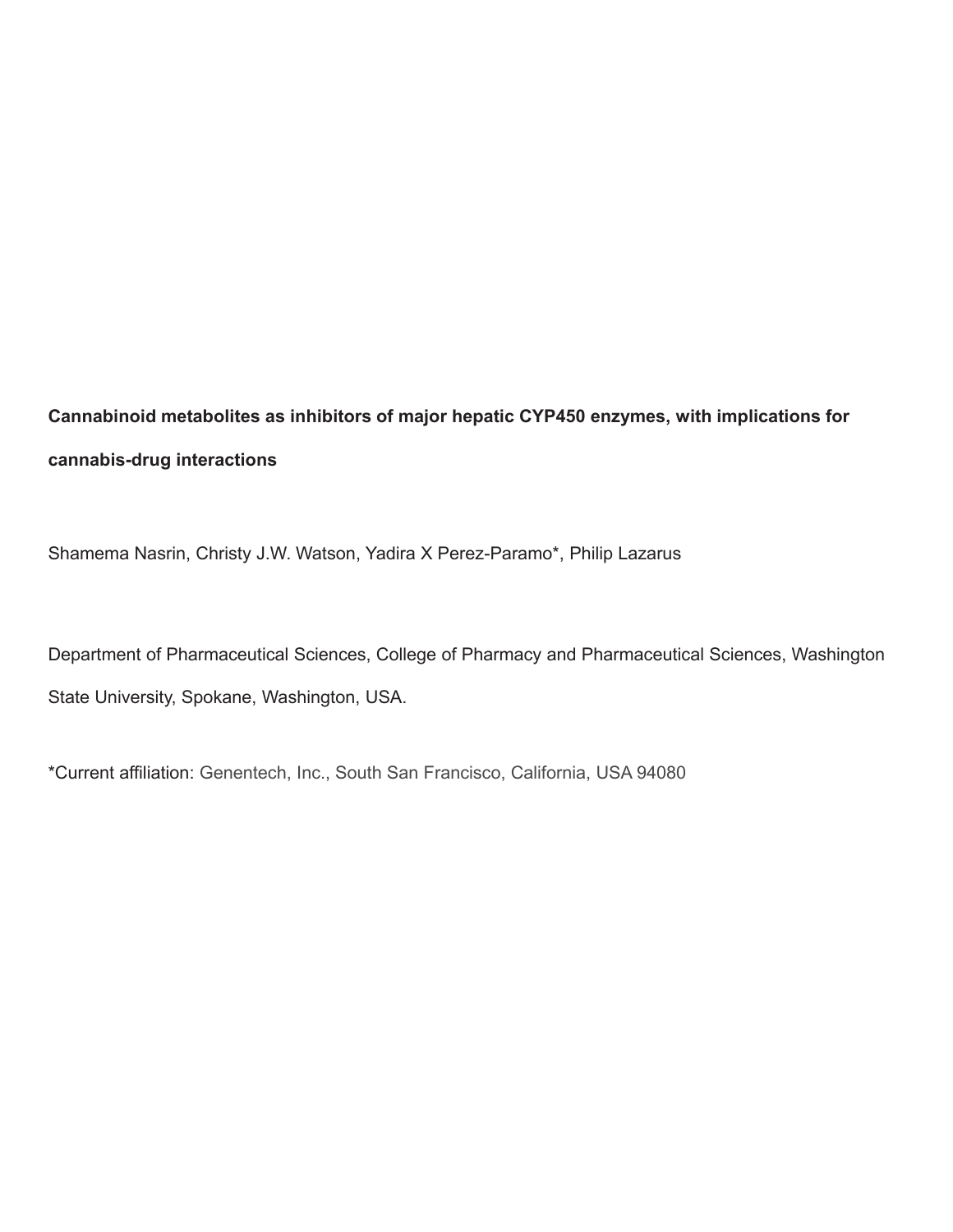## **Supplemental Figure Legends**

**Supplemental Figure 1. Chromatograms of probe metabolites in assays containing microsomes from CYP450-overexpressing cells.** The probe metabolite examined is described with the mass transition shown in brackets. The traces for D3- or D6-labeled OHbupropion, 4-hydroxydiclofinac, and dextrorphan are shown in red.

**Supplementary Figure 2. Lineweaver-Burk plots for the inhibition of CYP450 activity in microsomes from recombinant CYP450-overexpressing cells by cannabinoids. A**, inhibition by THC; **B**, inhibition by CBD; **C**, inhibition by CBN.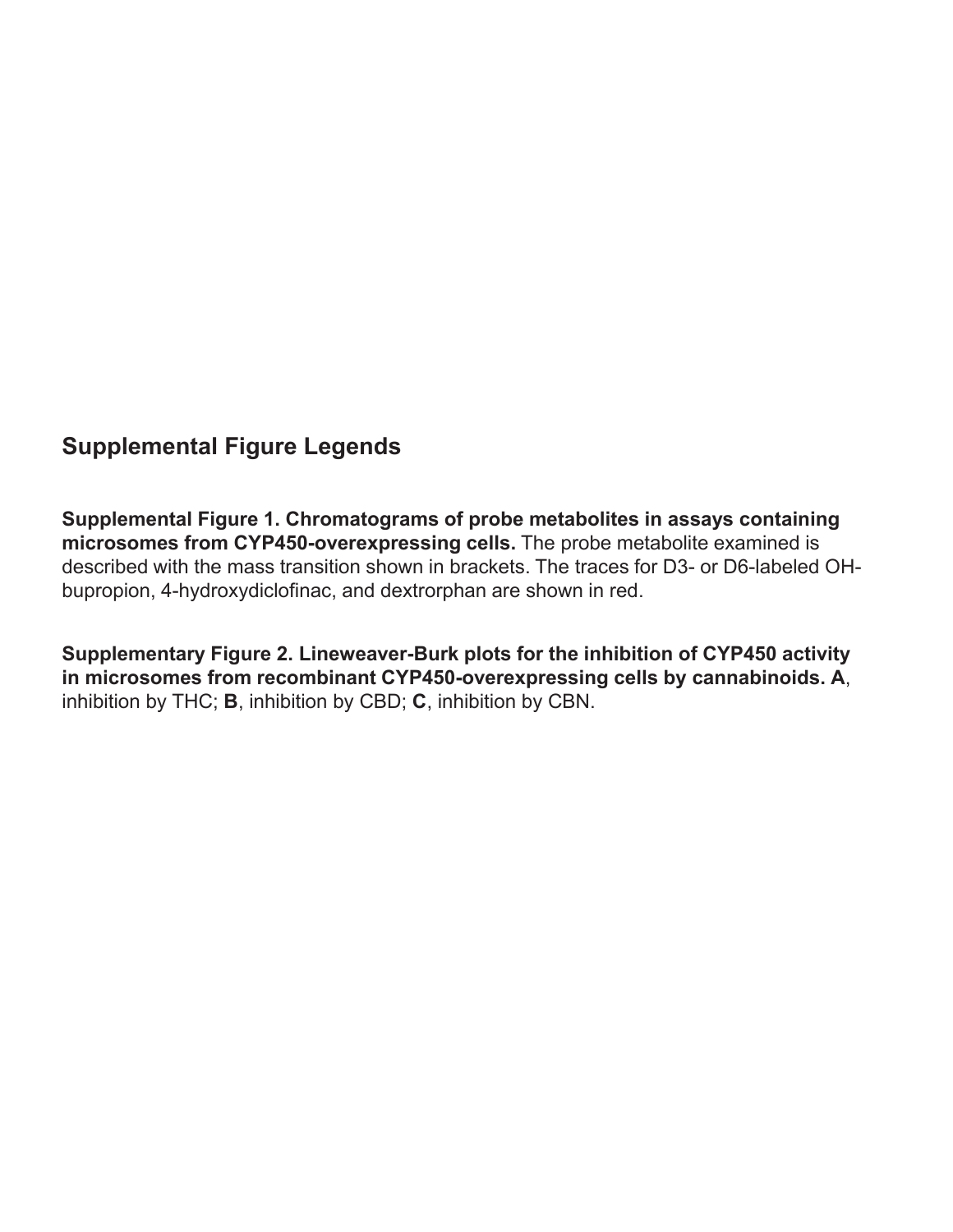

## **Supplemental Figure 1**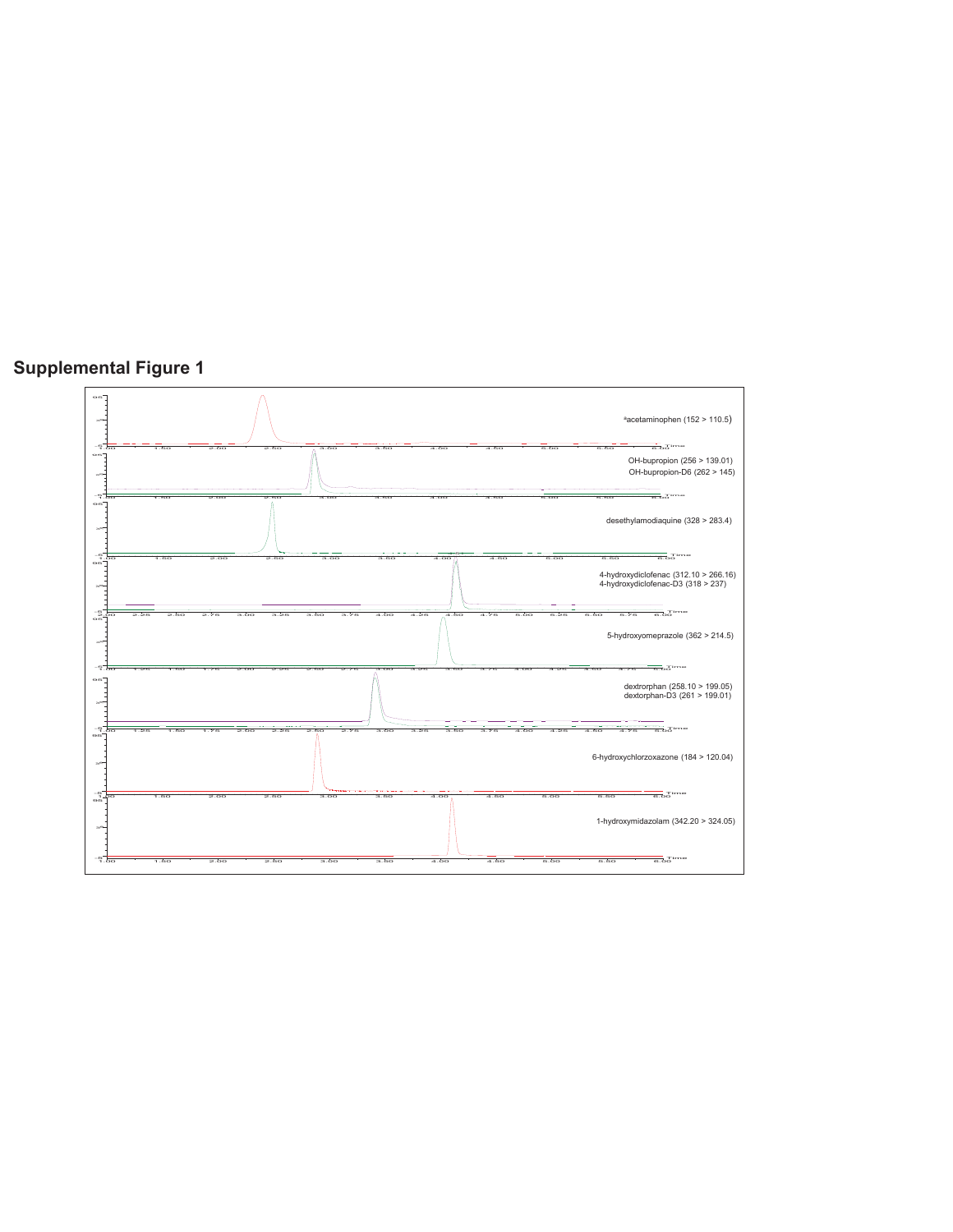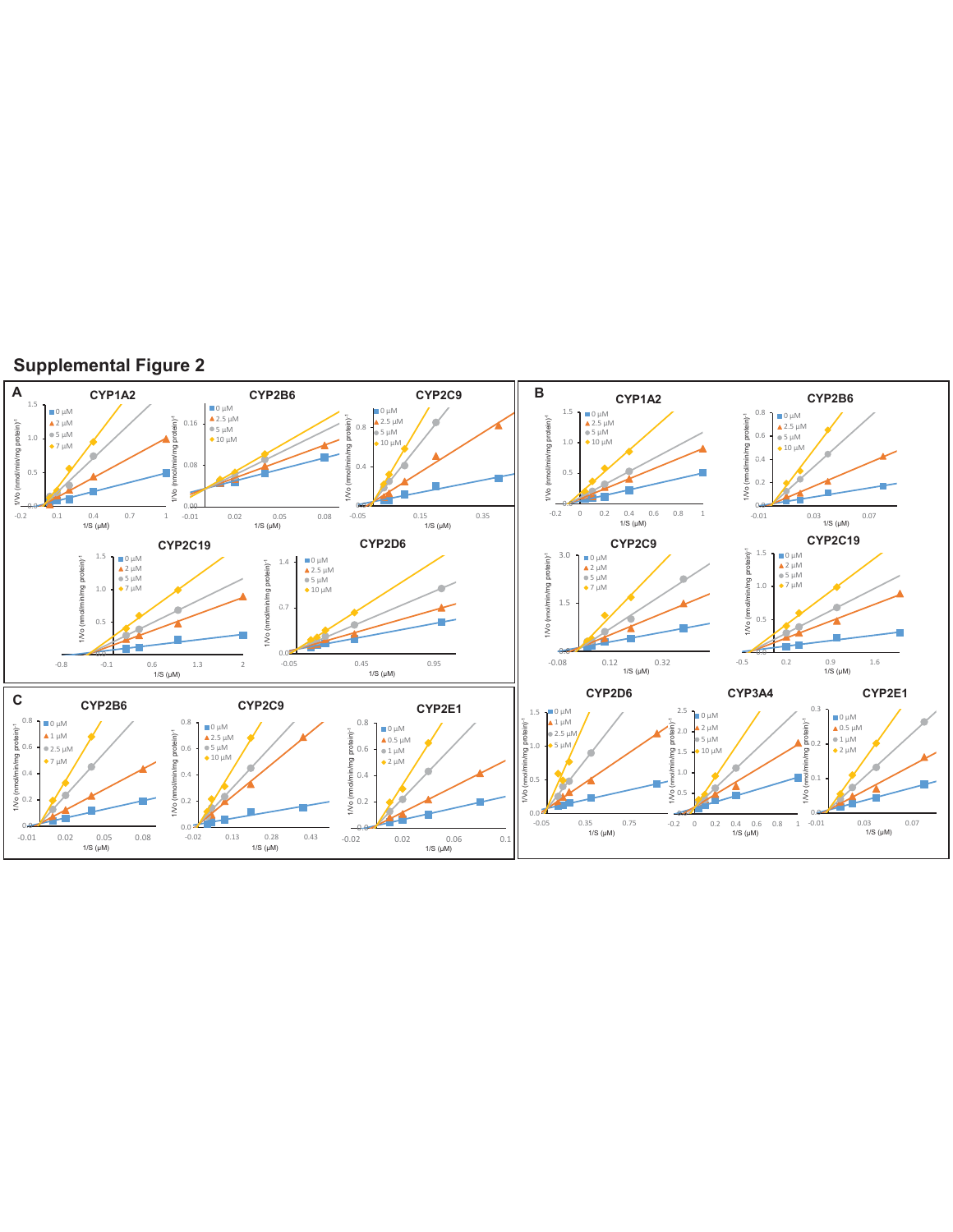**Supplemental Table 1.** Conditions used for inhibition assays.

| <b>CYP</b> | probe substrate  | metabolite             | probe inhibitor | [substrate] (µM) | incubation time (min) |  |
|------------|------------------|------------------------|-----------------|------------------|-----------------------|--|
| CYP1A2     | phenacetin       | acetaminophen          | furafylline     | 10               | 15                    |  |
| CYP2B6     | bupropion        | hydroxybupropion       | clopidogrel     | 100              | 15                    |  |
|            | efavirenz        | 8-hydroxyefavirenz     |                 | 8                | 15                    |  |
| CYP2C8     | amodiaguine      | desethylamodiaguine    | montelukast     | 2                | 15                    |  |
| CYP2C9     | diclofenac       | 4'-hydroxydiclofenac   | sulfaphenazole  | 10               | 15                    |  |
|            | S-warfarin       | 7-hydroxywarfarin      |                 | 10               | 15                    |  |
| CYP2C19    | omeprazole       | 5-hydroxyomeprazole    | tranylcypromine | 1.0              | 30                    |  |
| CYP2D6     | dextromethorphan | dextrorphan            | quinidine       | 5                | 15                    |  |
|            | bufuralol        | 1-hydroxybufuralol     |                 | 10               | 20                    |  |
| CYP2E1     | chlorzoxazone    | 6 hydroxychlorzoxazone | chlormethiazole | 100              | 15                    |  |
| CYP3A4     | midazolam        | 1-hydroxymidazolam     | ketoconazole    | 5                | 8                     |  |